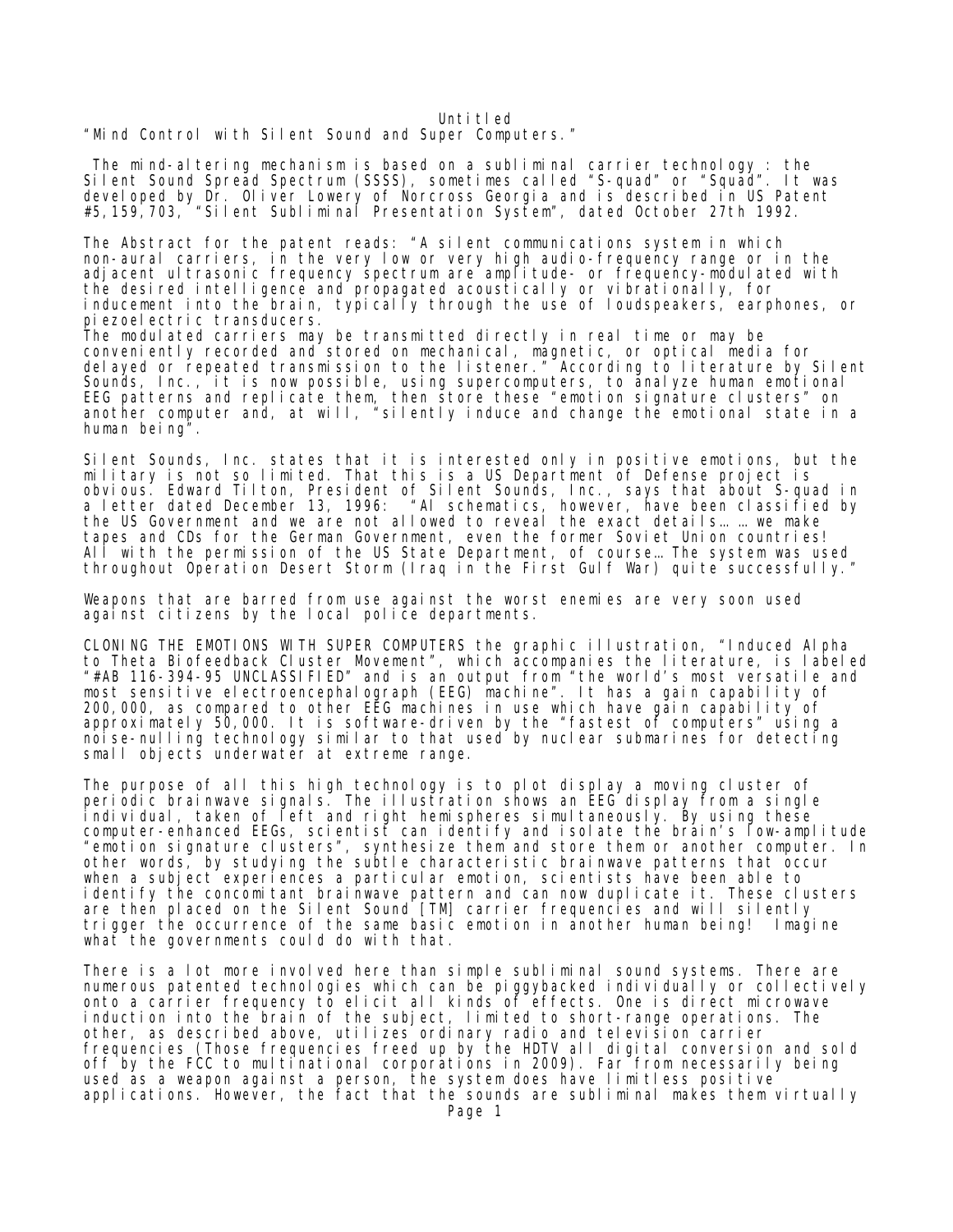## Unti tled

## undetectable and possibly dangerous to the general public.

In more conventional use, the Silent Sounds Subliminal System (SSSS) might utilize voice commands, e.g. , as an adjunt to security systems. Beneath the musical broadcast that you hear in stores and shopping malls may be a hidden message which exhorts against shoplifting. (Also in the grocery stores and department stores there are messages to buy certain products that are harmful to senior citizens and children) And while voice commands alone are powerful, when the subliminal presentation system carries cloned emotional signatures, the result is overwhelming.

KGB Psychotronics; This technology did not spring up overnight. It has a long history of development and denials of development by the US Government and probably half of the other governments of the world as well. We know that the former Soviet Union was actively engaged in this type of research (Since 1903). In a previous article we reported that during the 1970's the Soviet KGB developed a Psychtronic Influence System (PIS) that was used to turn soldiers into programmable 'human weapons'. The system employed a combination of high frequency radio-waves and hypnosis. The PIS project was begun in response to a similar training scheme launched in the US by President Carter, according to Yuri Malin, former security adviser to USSR President Gorbachev.

In 1975 the (United Nations ) General Assembly considered a draft first proposed by the Soviet Union: (Actually the United Nations General Assembly prohibit any form of manipulation of a human being ) "Prohibition of the Development and Manufacture of New Types of Weapons of Mass Destruction and New Systems of Such Weapons". In 1979 the Soviet Union added a list of some types of potential weapons of mass destruction: Radiological weapons (using radioactive materials [ depleted uranium] which could produce harmful effects similar to those of a nuclear explosion-Particle beam weapons, based on charged or neural particles , to affect biological targets. Infrasonic acoustic radiation weapons- Electromagnetic weapons operating at certain radio-frequency radiations which could have injurious effects on human organs (including the brain and mind control).

The secrecy involved in the development of the electromagnetic mind-altering technology reflects the tremendous power that is inherent in it. To put it bluntly, whoever controls this technology can control the minds of men- all men (and all women, and all animals, all insects, all birds, all reptiles).

There are documents that the (Hijacked) US government has plans to extend the range of this technology to envelop all peoples, all countries. This can be accomplished, is being accomplished, by utilizing the nearly completed HAARP project for overseas areas and the GWEN network now in place in the US. The US Government (Now fully controlled by the mega corporations, bankers, secret societies, CIA the NSA and more) denies all of this.

Dr. Michael Persinger is a Professor of Psychology and Neuroscience at Laurentian University, Ontario Canada; "Temporal lobe stimulation," he said, "can evoke the feeling of a presence, disorientation, and perceptual irregularities. It can activate images stored in the subject's memory, including nightmares and monsters that are normally suppressed. " Dr Persinger wrote an article a few years ago, titled "On the Possibility of Directly Accessing Every Human Brain by Electromagnetic induction of Fundamental Algorithms". The abstract reads: "Contemporary neuroscience suggests the existence of fundamental algorithms by which all sensory transduction is translated into an intrinsic, brain-specific code. Direct stimulation of these codes within the human temporal or limbic cortices by applied electromagnetic patterns may require energy levels which are within the range of both geomagnetic activity and contemporary communication networks. A process which is coupled to the narrow band of brain temperature could allow all normal human brains to be affected by a sub-harmonic whose frequency range at about 10 Hz (10 cycles a second) would only vary by 0.1 Hz (0.1 cycles a second). He concludes the article with this: "Within the last two decades a potential has emerged which was improbable, but which is now marginally feasible. This potential